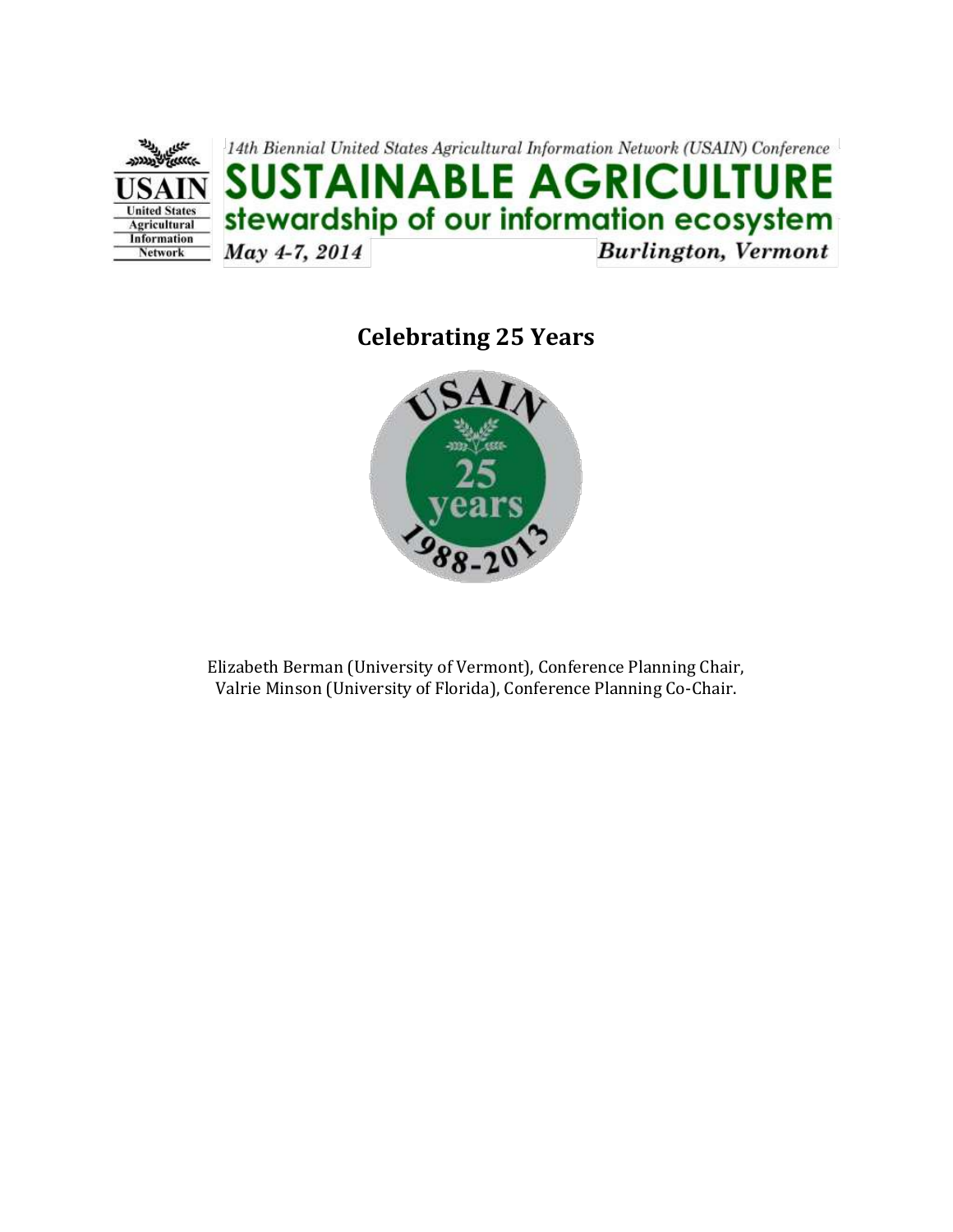## **Committee Chairs and Membership**

The 2014 USAIN conference planning was led by Elizabeth Berman (University of Vermont), Conference Planning Chair, and Valrie Minson (University of Florida), Conference Planning Co-Chair.

Additional conference support came from committee chairs: Kristen Mastel (University of Minnesota), Sponsors & Exhibits Committee; Sarah Williams (University of Illinois-Urbana Champaign), Pre-Conference Committee; Jessica Page (The Ohio State University), Contributed Papers & Posters; and Madeleine Charney (University of Massachusetts-Amherst), Invited Speakers Committee; and Sarah Paige (University of Vermont), Local Arrangements Committee.

#### **Sponsors and Exhibits Committee**

**Chair:** Kristen Mastel **Liaison:** Elizabeth Berman **Committee:**  Julie Kelly (University of Minnesota) Allison Level (Colorado State University) Jenny Oleen (Kansas State) Cindy Watkins (New Mexico State University) Sandra Weingart (Utah State University)

#### **Pre-Conference Committee**

**Chair:** Sarah Williams **Liaison:** Val Minson **Members:** Britt Foster (California State University, Fresno) Jason Keinsley (University of Kentucky) Noel Kopriva (West Virginia University) Elaine MacInnis (Dalhousie University) Luti Salisbury (University of Arkansas)

#### **Invited Speakers Committee**

**Chair:** Madeleine Charney **Liaison:** Val Minson **Members:**

Innocent Awasom (Texas Tech University) Megan Kocher (University of Minnesota) Laurie Kutner (University of Vermont) Jeanne Pfander (University of Arizona) Natalie Waters (McGill University) Inga Haugan (MLIS candidate)

#### **Contributed Papers & Posters Committee**

**Chair:** Jessica Page **Liaison:** Val Minson **Members:**